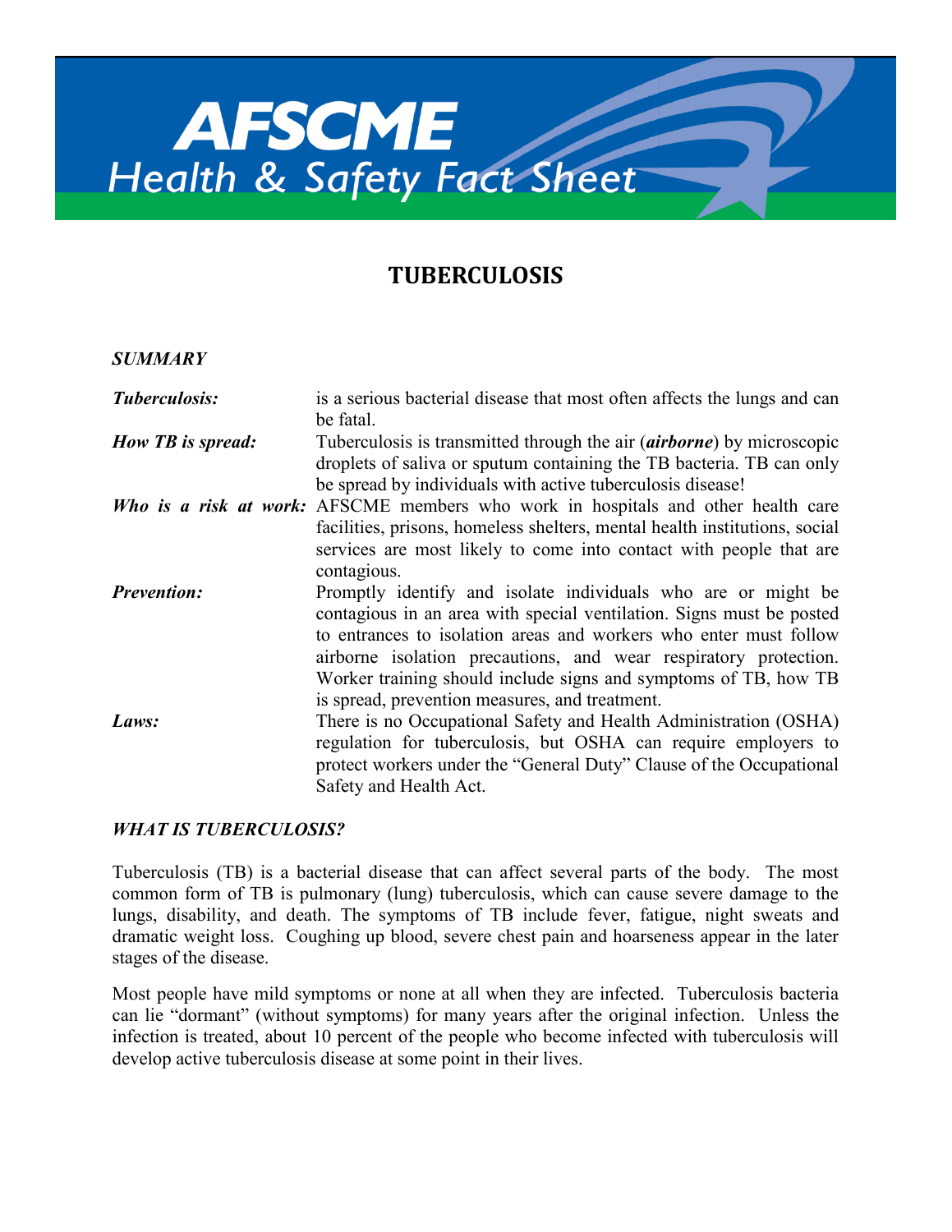#### *HOW IS TUBERCULOSIS SPREAD?*

#### **TB can only be spread by individuals with active tuberculosis disease. People who have been infected with TB but do not have active disease are not contagious.**

Tuberculosis is transmitted through the air (*airborne*) by microscopic droplets of saliva or sputum containing the TB bacteria. Individuals with active TB disease spread infectious droplets by coughing, sneezing, singing or just talking. These droplets can be inhaled by anyone in the area. The bacteria can survive in moist or dried sputum for up to six weeks, but TB is killed by sunlight or ultraviolet light (UV) in a few hours.

### *WHAT IS DRUG-RESISTANT TUBERCULOSIS?*

Multi-drug-resistant tuberculosis (MDR-TB) is defined as TB that is resistant at least to isoniazid and rifampicin, the two most powerful first-line anti-TB drugs. MDR-TB develops during treatment of fully sensitive TB when the course of antibiotics is interrupted and the levels of drug in the body are insufficient to kill 100 percent of bacteria. This can happen for a number of reasons: Patients may feel better and halt their antibiotic course, drug supplies may run out or become scarce, or patients may forget to take their medication from time to time. MDR-TB is spread from person to person as readily as drug-sensitive TB and in the same manner.

#### *WHO IS AT RISK?*

TB poses a risk to workers who are exposed to patients, inmates, clients and others with active disease. The disease spreads more easily in crowded settings, and is made worse by poor ventilation. AFSCME members who work in hospitals, long term care facilities for the elderly and other health care facilities, prisons, homeless shelters, mental health institutions and social services are most likely to come into contact with people who have infectious TB. Workers who are present during autopsies also face an increased risk of exposure.

#### *WHAT TEST IS USED TO IDENTIFY TB INFECTION?*

The tuberculin skin test (TST) is used to identify individuals who have been infected with tuberculosis. The test is performed by injecting a small amount of purified protein derivative (PPD) under the skin. Infected individuals will develop a small swollen area where the injection was given 48-72 hours after the injection. A positive skin test by itself does not mean that a person has active tuberculosis. Additional tests performed as part of a medical examination must be performed to make a diagnosis of TB disease.

#### *WHAT CAN BE DONE TO PREVENT THE SPREAD OF TUBERCULOSIS?*

The following steps to prevent worker exposure to tuberculosis are based on the Occupational Safety and Health Administration's (OSHA) proposed standard on TB and guidelines from the Centers for Disease Control and Prevention (CDC) for the prevention of tuberculosis in hospitals, prisons, and other settings.

 *Exposure Control Plan*: Identifies workers who are exposed to TB and the tasks or procedures which put them at risk of exposure. The risk assessment includes finding out the number of TB cases in the community, or are likely to enter a facility from other jurisdictions. Health departments are responsible for surveillance of TB cases.

2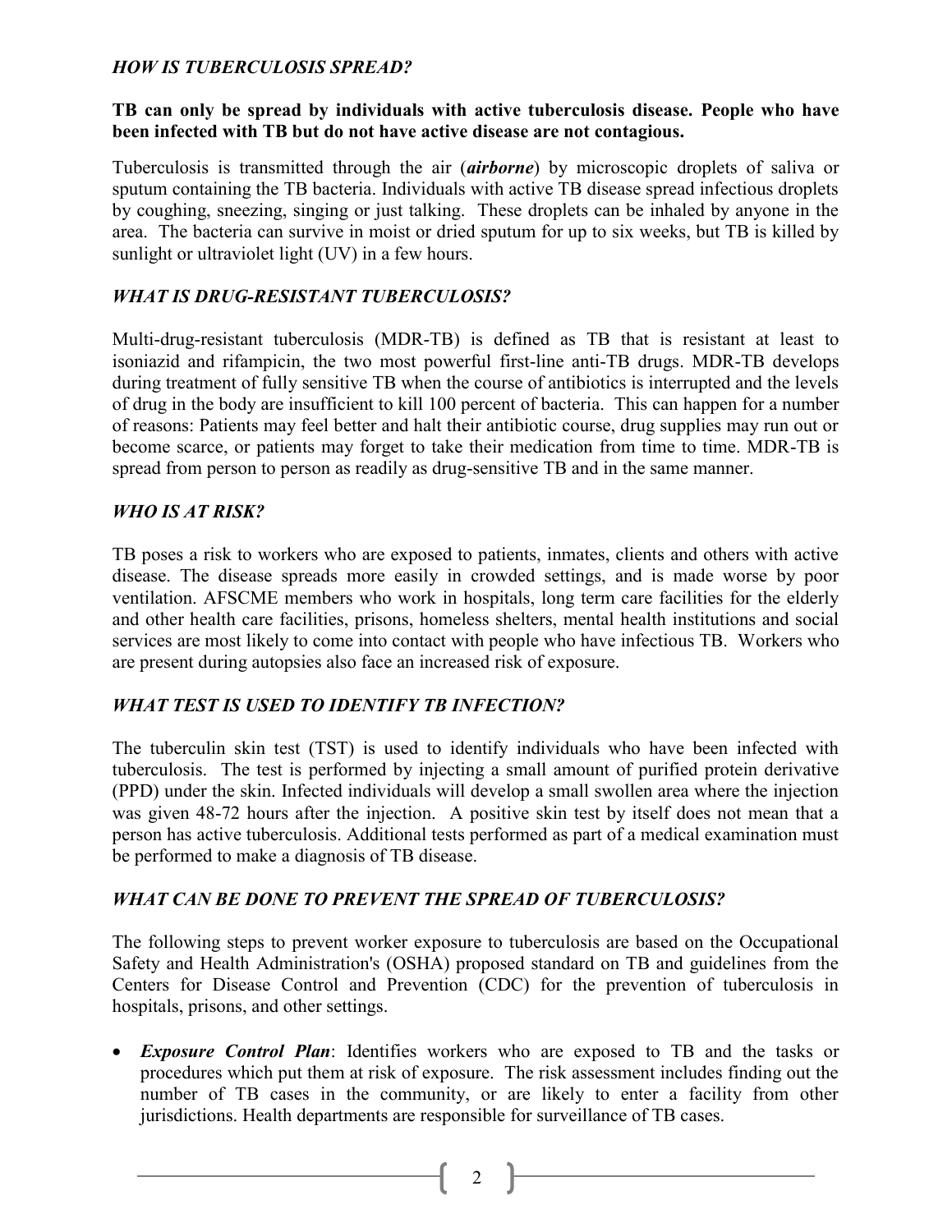- *Prompt Identification of Confirmed and Suspected Cases*: Screening programs to identify contagious individuals in hospitals, long-term care facilities, prisons, and other institutions. Identification of TB cases is made through medical examinations, skin tests, and laboratory tests.
- *Prompt Isolation of Confirmed and Suspected Cases*: Move patients, inmates or others who have a known case of active TB or have symptoms that might be caused by TB to an isolation room.
- *Engineering Controls*: Removing or decreasing the number of infectious bacteria in the air reduces the spread of TB. The most important method is ventilation. Isolation rooms must be under "negative pressure" to prevent contaminated air from leaving the room. The airflow in the isolation room should be able to exchange contaminated air with clean air.

Research is continuing to determine how well the spread of TB can be prevented by using ultraviolet (UV) light to kill TB bacteria in the air. UV lights have been used in laboratories and patient waiting areas.

- *Warning signs*: "AFB Isolation Precautions" signs posted at the entrance to a room or area where there is TB patient.
- *Restricting Access to Isolation Rooms*: Limiting the number of staff allowed to enter isolation rooms. For example, staff that must be in the isolation room to provide care can also bring in food trays, rather than exposing dietary staff. All staff who may have to enter the patient's room, including housekeeping staff, must be trained on and follow airborne isolation precautions.
- *Performing "High Hazard" Procedures in Isolation*: Engineering controls are used to capture infectious droplets that are released by patients during "high hazard" medical procedures. High hazard procedures include bronchoscopy, sputum induction, and endotracheal intubation or suctioning. Autopsies are also high hazard procedures that require precautions to prevent exposure.
- *Treating TB Cases*: Medication usually reduces the amount of infectious bacteria in the sputum within a few weeks, unless the bacteria is drug-resistant.
- *Respiratory Protection*: Wearing a respirator that is certified by the National Institute for Occupational Safety and Health (NIOSH) to prevent breathing in TB bacteria when staff enter a TB isolation room or have contact with a patient. At a minimum, workers should be fit tested and wear an N-95 disposable respirator when entering an isolation room. Workers who are present for high hazard procedures such as bronchoscopy or autopsy need a more protective respirator, such as a half or full-face respirator with disposable particulate filter cartridges, or a powered air-purifying respirator (PAPR).

# **A surgical mask is not a respirator and does not provide adequate protection.**

• *Screening*: Skin testing staff who work in areas where there is a high rate of TB. A baseline skin test should be performed at the time of hiring and on an annual basis thereafter. Workers in high risk jobs should receive skin tests every six months. Workers should also

3